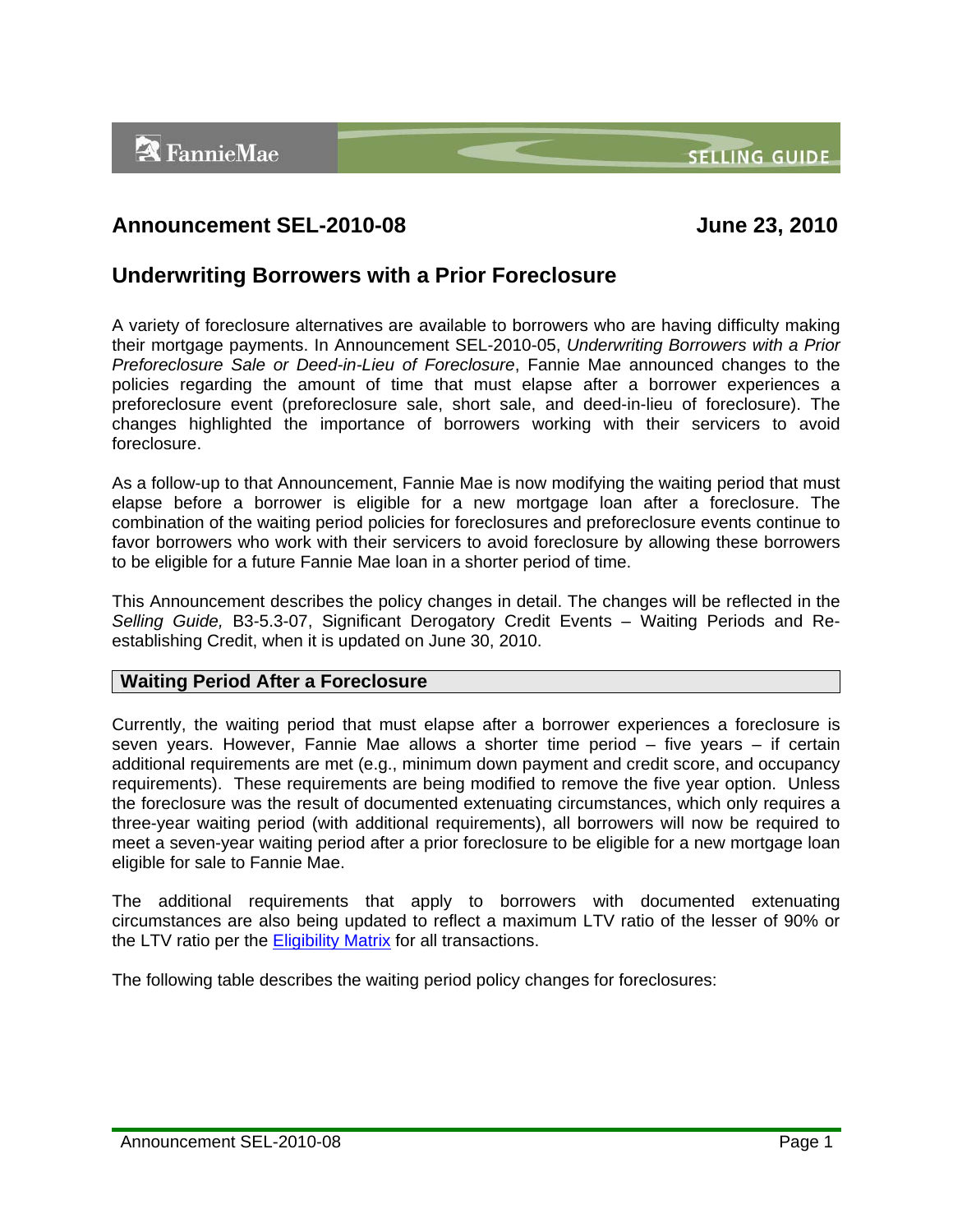| <b>Derogatory</b><br><b>Event</b>                                 | <b>Current Waiting Period</b><br><b>Requirements</b>                                                                                                                                                                                                                                                                        | <b>New Waiting Period</b><br><b>Requirements</b>                                                                                                                                                                                                                               |  |  |
|-------------------------------------------------------------------|-----------------------------------------------------------------------------------------------------------------------------------------------------------------------------------------------------------------------------------------------------------------------------------------------------------------------------|--------------------------------------------------------------------------------------------------------------------------------------------------------------------------------------------------------------------------------------------------------------------------------|--|--|
| <b>Foreclosure</b>                                                | 5 years<br>Additional requirements apply after 5<br>years up to 7 years                                                                                                                                                                                                                                                     | 7 years<br>No additional requirements apply                                                                                                                                                                                                                                    |  |  |
| <b>Exceptions to Waiting Period for Extenuating Circumstances</b> |                                                                                                                                                                                                                                                                                                                             |                                                                                                                                                                                                                                                                                |  |  |
| <b>Foreclosure</b>                                                | 3 years<br>Additional requirements after 3 years<br>up to 7 years:<br>Purchase, principal residence with<br>$\bullet$<br>maximum LTV ratio of lesser of<br>90% or maximum per the<br><b>Eligibility Matrix</b><br>Limited cash-out refinance, all<br>$\bullet$<br>occupancy types, LTV ratios per<br>the Eligibility Matrix | 3 years<br>Additional requirements after 3<br>years up to 7 years:<br>Lesser of 90% LTV ratio or<br>$\bullet$<br>maximum per the Eligibility<br><b>Matrix</b><br>Purchase, principal residence<br>$\bullet$<br>Limited cash-out refinance, all<br>$\bullet$<br>occupancy types |  |  |

Fannie Mae's policies for extenuating circumstances remain unchanged and are fully described in the *Selling Guide*, B3-5.3-08, Extenuating Circumstances for Derogatory Credit.

## **Effective Date**

This policy is effective for manually underwritten mortgage loans with application dates beginning October 1, 2010. Desktop Underwriter<sup>®</sup> will be updated in a future release.

#### **Summary – All Waiting Period Requirements**

The following table summarizes the waiting period requirements for all significant derogatory credit events. See the *Selling Guide,* B3-5.3-07 for complete details.

| <b>Derogatory</b><br>Event                             | <b>Waiting Period Requirements</b>                             | <b>Waiting Period with</b><br><b>Extenuating Circumstances</b>                                                                             |
|--------------------------------------------------------|----------------------------------------------------------------|--------------------------------------------------------------------------------------------------------------------------------------------|
| Bankruptcy-<br>Chapter 7 or 11                         | 4 years                                                        | 2 years                                                                                                                                    |
| Bankruptcy-<br><b>Chapter 13</b>                       | • 2 years from discharge date<br>• 4 years from dismissal date | • 2 years from discharge date<br>• 2 years from dismissal date                                                                             |
| <b>Multiple</b><br><b>Bankruptcy</b><br><b>Filings</b> | 5 years if more than one filing within the<br>past 7 years     | 3 years from the most recent<br>discharge or dismissal date                                                                                |
| <b>Foreclosure</b>                                     | 7 years                                                        | 3 years<br>Additional requirements after 3<br>years up to 7 years:<br>• 90% maximum LTV ratios $(1)$<br>• Purchase, principal<br>residence |